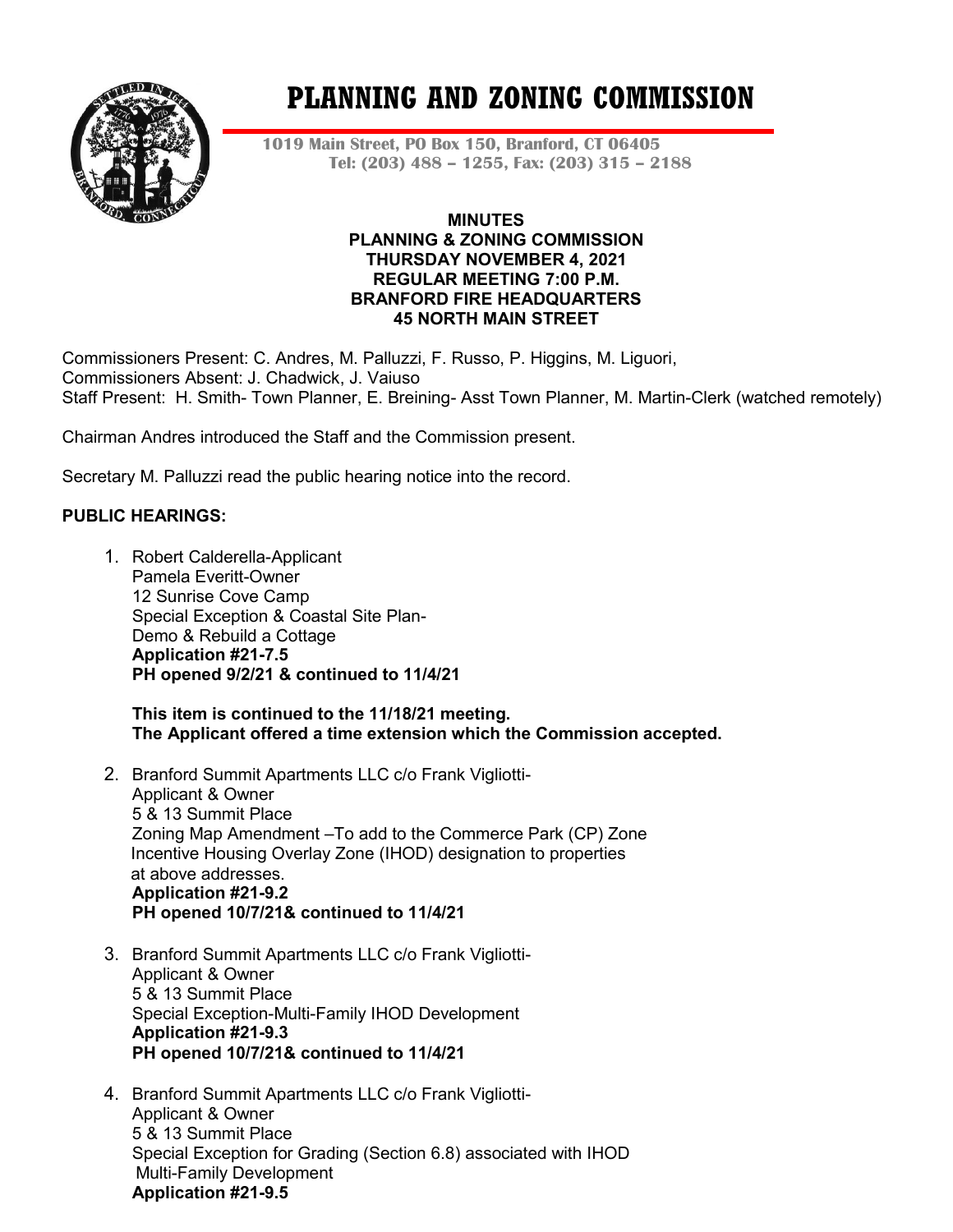# *TOWN OF BRANFORD PLANNING AND ZONING COMMISSION Minutes November 4, 2021 Page 2 of 6*

#### **PH opened 10/7/21& continued to 11/4/21**

**The applicant has requested that these 3 applications be continued to the 11/18/21 meeting.** 

**The Applicant offered a time extension which the Commission accepted.** 

- 5. Gary Fowler-Applicant & Owner 61 Flax Mill Road Special Exception for Grading (Section 6.8) for a Single Family Home **Application #21-10.1 A/R 10/21/21 & PH set for 11/4/21**
	- J. Pretti (Criscuolo Engineering) represented the applicant and reviewed the site plan.
	- E. Breining reviewed the staff report.

#### PUBLIC INPUT:

1. Nancy V. (next door neighbor) - She said she is concerned about drainage since she has had water in her basement. She is worried about water flowing off the neighbor's driveway. She also spoke of a few large trees along the property line and asked whether this project would impact the roots.

The Commission discussed this with her.

H. Smith wrote a condition that will be included in the decision letter that will address her concern since she did not want to delay the project.

2. Joe DePonte- He is concerned about the location of the driveway. This is a busy road and this is almost a blind spot when you are coming out of the Flax Mill development.

Chairman Andres closed the Public Hearing.

6. Anthony Loricco-Applicant & Owner 18 Brookhills Road Special Exception for Grading (Section 6.8) for a new Septic System **Application #21-10.2 A/R 10/21/21 & PH set for 11/4/21**

J. Pretti (Criscuolo Engineering) represented the applicant and reviewed the project explaining this application is needed for the installation of a new septic system.

E. Breining reviewed the staff report.

PUBLIC INPUT: No one spoke. **Chairman Andres closed the public hearing.**

#### **MINUTES: 10/21/2021**

**F. Russo approved the meeting minutes as written.**

**M. Palluzzi seconded the motion which passed unanimously.**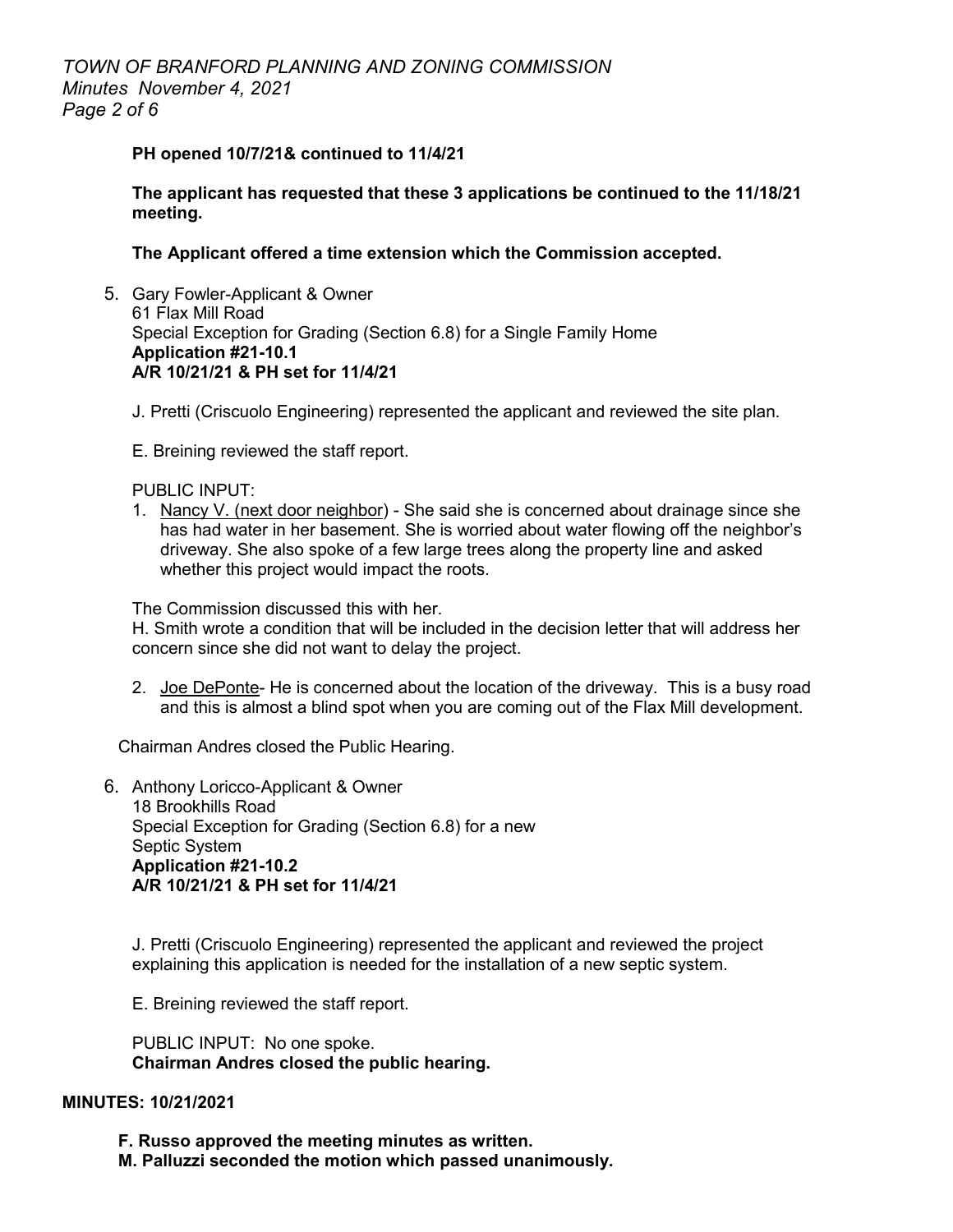#### **CORRESPONDENCE: None**

## **RETURN TO TABLE:**

1. Gary Fowler-Applicant & Owner 61 Flax Mill Road Special Exception for Grading (Section 6.8) for a Single Family Home **Application #21-10.1 A/R 10/21/21 & PH set for 11/4/21**

#### **P. Higgins made a motion to approve the application with the conditions below:**

- 1. Prior to the issuance of any zoning authorization of a Certificate of Occupancy or Certificate of Zoning Compliance the following shall be addressed to the satisfaction of the Zoning Enforcement Officer or other Town staff as indicated:
	- a. Prior to the start of construction erosion control measures shall be installed to the satisfaction of the Zoning Enforcement Officer and maintained throughout the project.
	- b. Determine and provide information (location, size & species) regarding large trees adjunct to the driveway near the proposed garage and evaluate the possible shift of the house/driveway to the north if needed to reduce impact of proposed construction on the root zone/future viability of the trees or if necessary provide for their removal.

# **M. Palluzzi seconded the motion which passed unanimously.**

2. Anthony Loricco-Applicant & Owner 18 Brookhills Road Special Exception for Grading (Section 6.8) for a new Septic System **Application #21-10.2 A/R 10/21/21 & PH set for 11/4/21**

# **M. Palluzzi made the motion to approve the application with the condition below:**

- 1. Prior to the issuance of any zoning authorization of a Certificate of Occupancy or Certificate of Zoning Compliance the following shall be addressed to the satisfaction of the Zoning Enforcement Officer or other Town staff as indicated:
	- a. Prior to the start of construction erosion control measures shall be installed to the satisfaction of the Zoning Enforcement Officer and maintained throughout the project.
	- **F. Russo seconded the motion which passed unanimously.**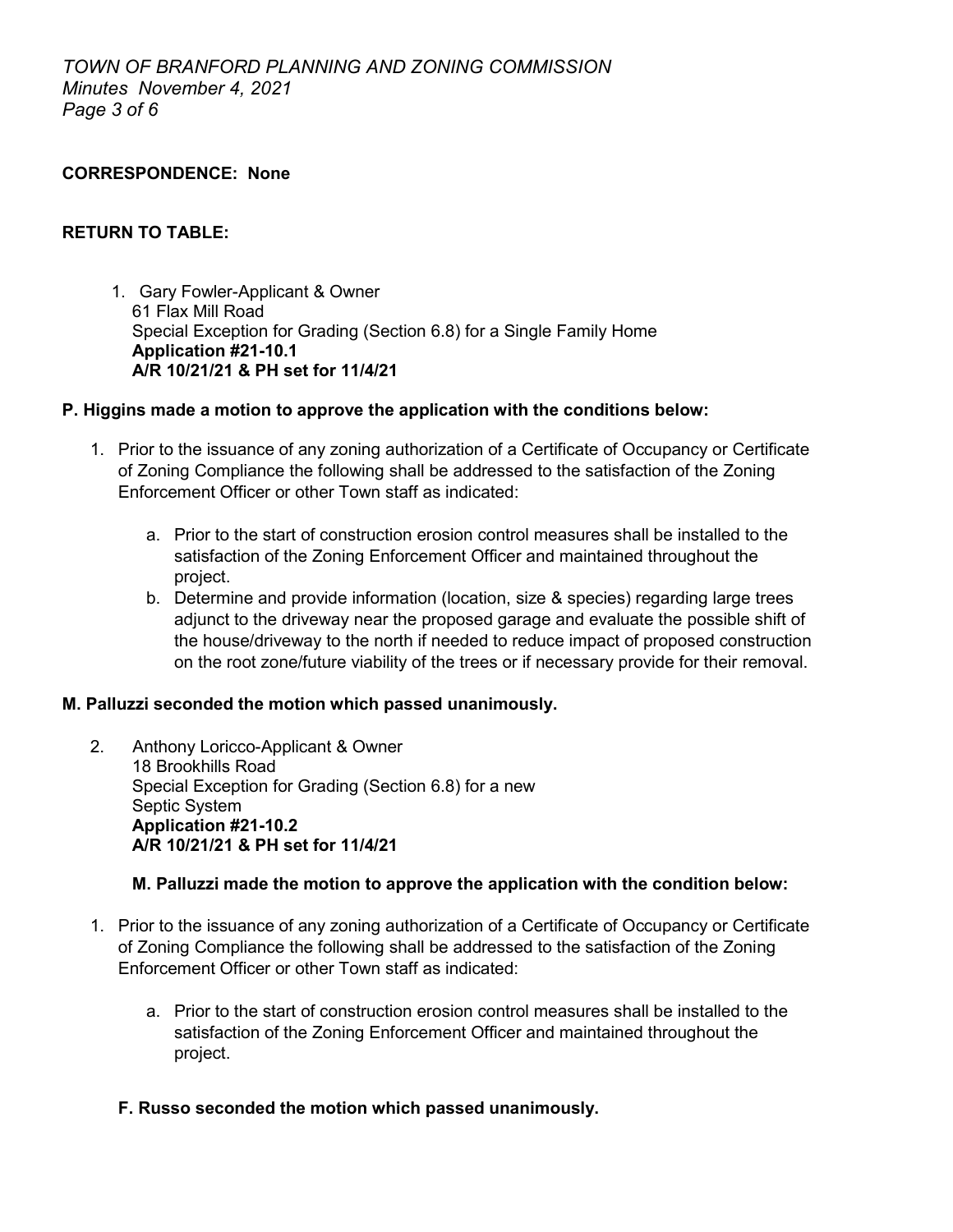# **OLD BUSINESS:**

- 1. Nick Magnotta-Applicant John & Rachel Brasile c/o Attorney Joseph Porto-Owners 54 & 60 North Main Street Special Exception- Car Wash **Application #21-7.4 PH opened 9/16/21 & continued to 11/18/21**
- 2. Nick Magnotta-Applicant John & Rachel Brasile c/o Attorney Joseph Porto-Owners 54 & 60 North Main Street Special Exception-for Grading (Sec 6.8) for a Car Wash **Application #21-9.1 PH opened 9/16/21 & continued to 11/18 /21**
- 3. BC Investment Property LLC, c/o Bruno Ciccone-Applicant & Owner 175 Cherry Hill Road 11 Lot ReSubdivision **Application #21-8.1 A/R 9/2/21 & PH set for 11/18/21 (Time Extension offered)**
- 4. Cherry Hill Estates, LLC c/o Joe Mineri-Applicant & Owner 26 Cherry Hill Road PDD/Master Plan Amendment Modification **Application #21-10.3 A/R 10/21/21 & PH to be set**
- 5. Cherry Hill Estates, LLC c/o Joe Mineri-Applicant & Owner 26 Cherry Hill Road Special Exception Modification-Grading (Sec 6.8) **Application #21-10.4 A/R 10/21/21 & PH to be set**
- 6. Cherry Hill Estates, LLC c/o Joe Mineri-Applicant & Owner 26 Cherry Hill Road Site Plan Modification-Multi Family Residential **Application #21-10.5 A/R 10/21/21**

# **NEW BUSINESS:**

1. Lindsey Shaffner-Applicant KIOP Branford LLC, c/o Kimco Realty, Nicholas Brown (VP)- Owner 1025-91 West Main Street Special Exception-Indoor Recreation (Gym) **Application #21-10.8**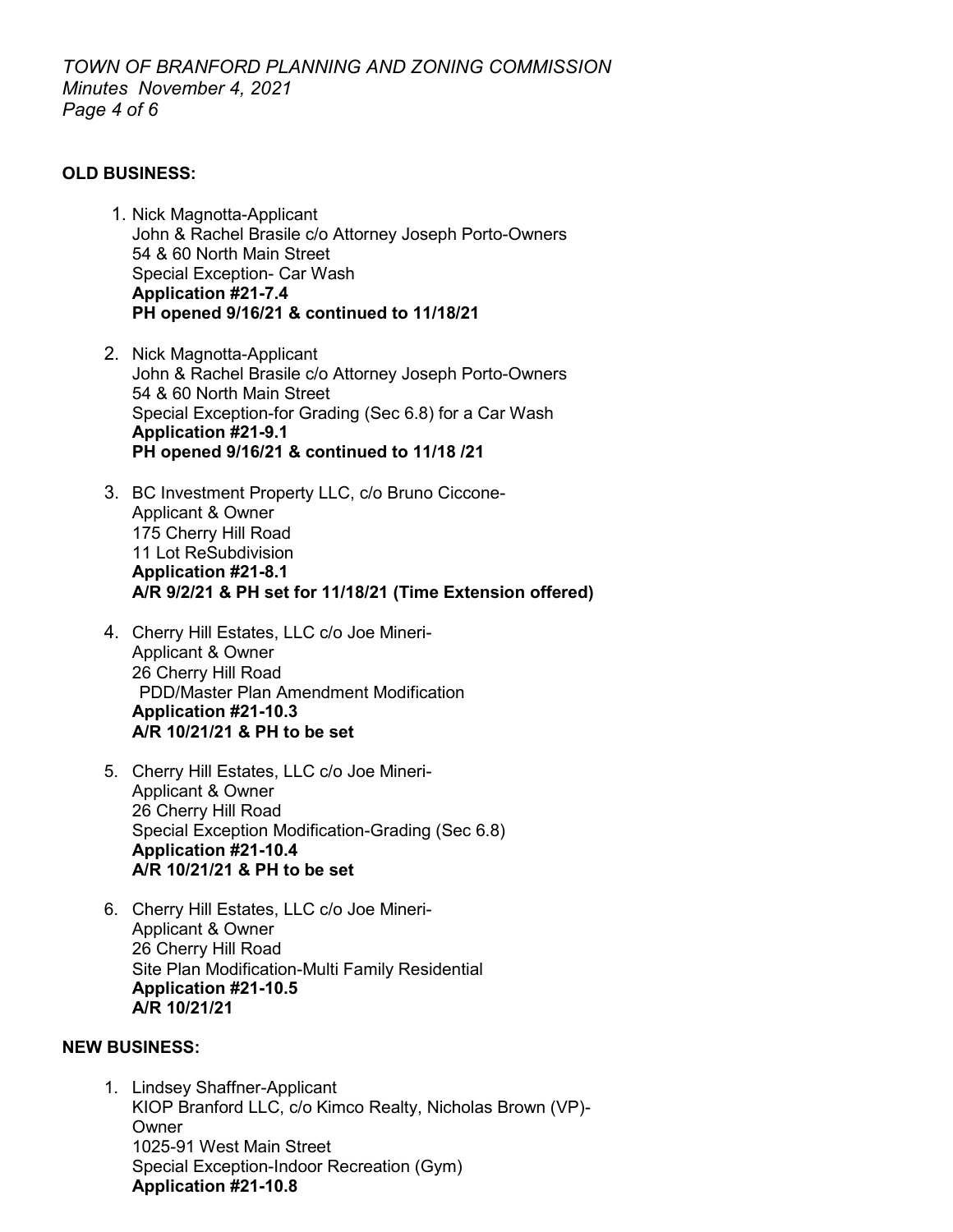*TOWN OF BRANFORD PLANNING AND ZONING COMMISSION Minutes November 4, 2021 Page 5 of 6*

# **To be A/R & PH set for 11/18/21**

- 2. Goodsell Point, LLC c/o Sal Marottoli-Applicant & owner 61, 65-71, 67 & 73 Goodsell Point Rd Site Plan/CAM - Mixed Use Development – (Marina & Residential) **Application #21-10.9 To be A/R**
- 3. Michael Sutfin-Applicant & Owner 14 Lanphier Cove Rd. Subdivision Modification **Application #21-11.1 To be A/R**

E. Breining explained the applicant is requesting the \$1500.00 bond balance be returned to him. However, he needs to modify the subdivision plan showing that 2 trees have been removed. The tree Warden supports no trees being planted in that location.

**P. Higgins made a motion to approve the Subdivision Modification to allow the removal of the two trees.**

**M. Liguori seconded the motion which passed unanimously.** 

#### **OTHER BUSINESS:**

- 1. Bond Release for 9 Laurel Hill Road.
- **F. Russo made a motion to approve the bond release.**
- **P. Higgins seconded the motion which passed unanimously.**
- 2. Bond release request for 14 Lanphier Cove Road Subdivision
- **F. Russo made a motion to approve the bond release.**
- **P. Higgins seconded the motion which passed unanimously**.

H. Smith noted an item should be added to the agenda. This is for a moratorium for cannabis establishments. This item was previously discussed at the last pz meeting.

#### **M. Palluzzi made a motion to add the moratorium to the agenda.**

**M. Liguori seconded the motion which passed unanimously.** 

**P. Higgins made a motion to authorize the chair to sign the application to propose the moratorium for cannabis establishments.** 

**M. Palluzzi seconded the motion which passed unanimously.**